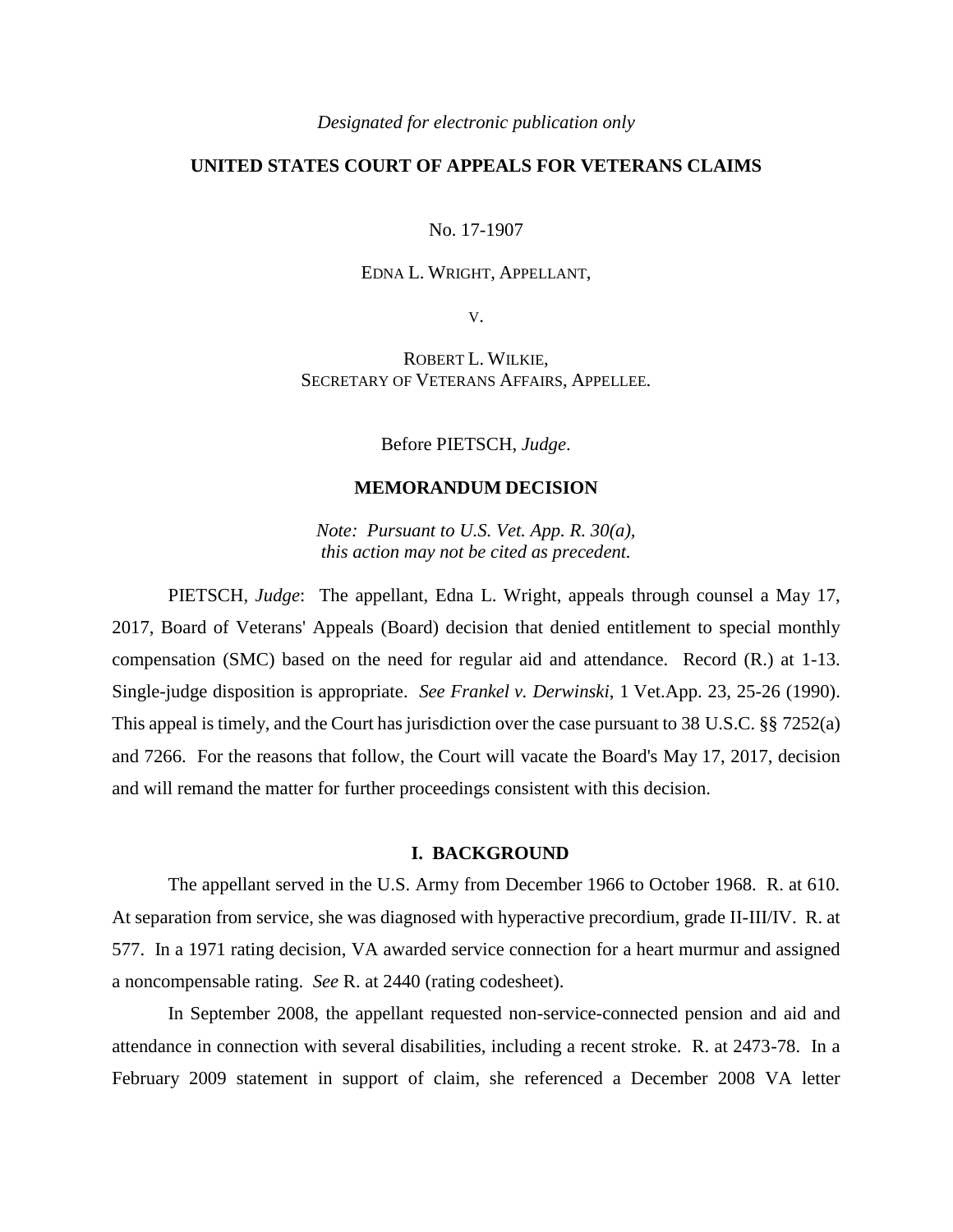addressing her "service connected compensation request for heart disease" and noted that her medical records would support her claim. R. at 2449. Following a VA examination that month, in which an examiner diagnosed stage 2 congestive heart failure secondary to valvular heart disease, R. at 1001, VA reclassified the appellant's service-connected heart condition as "valvular heart disease with cardiac arrhythmia" and increased her rating to 100%, R. at 2443. In a March 2009 letter, VA informed the appellant that it would not consider her request for non-serviceconnected pension benefits with aid and attendance because her service-connected benefits had increased. R. at 2433-34.

In September 2009, the appellant requested compensation for aid and attendance, stating that she was "under [] care of a physician with severe multiple service-connected disabilities and legally blind." R. at 926. According to a November 2009 Report of General Information, a VA employee noted that she called the appellant for clarification, and the appellant responded over the phone that she was "only claiming [a]id and [a]ttendance and not service connection for [a] blind condition." R. at 923.

In February 2010, VA requested that an examiner provide an opinion as to whether the appellant's stroke was due to her valvular heart disease with cardiac arrhythmia and whether it was "as likely as not aggravated by the service connected disability." R. at 887. In March 2010, a VA examiner concluded that it was "less likely as not that the veteran's cerebrovascular accident was caused by or related to her valvular heart disease and cardiac arrhythmia." R. at 882. The examiner opined that "[t]he more likely etiology of [the appellant's stroke] was atherosclerotic disease and not embolic from a cardiac source." *Id.*

In an April 2010 rating decision, a VA regional office (RO) denied entitlement to SMC based on the need for aid and attendance. R. at 836-44. The appellant filed a Notice of Disagreement in July 2010 and perfected her appeal in July 2012. R. at 834-35, 705. In August 2013, she called the RO and asserted that her heart attack and blindness were the result of VA medical error. R. at 639. A VA employee called her in December 2013, and VA sent her two letters in December 2013 and March 2014, seeking additional information to develop her claim for benefits under 38 U.S.C. § 1151. R. at 634, 631-33, 629-30, 625-26. The appellant did not respond.

After the Board remanded the claim for an updated medical examination in February 2015, R. at 611-17, which was provided in May 2015, R. at 37-56, the Board denied the appeal in a May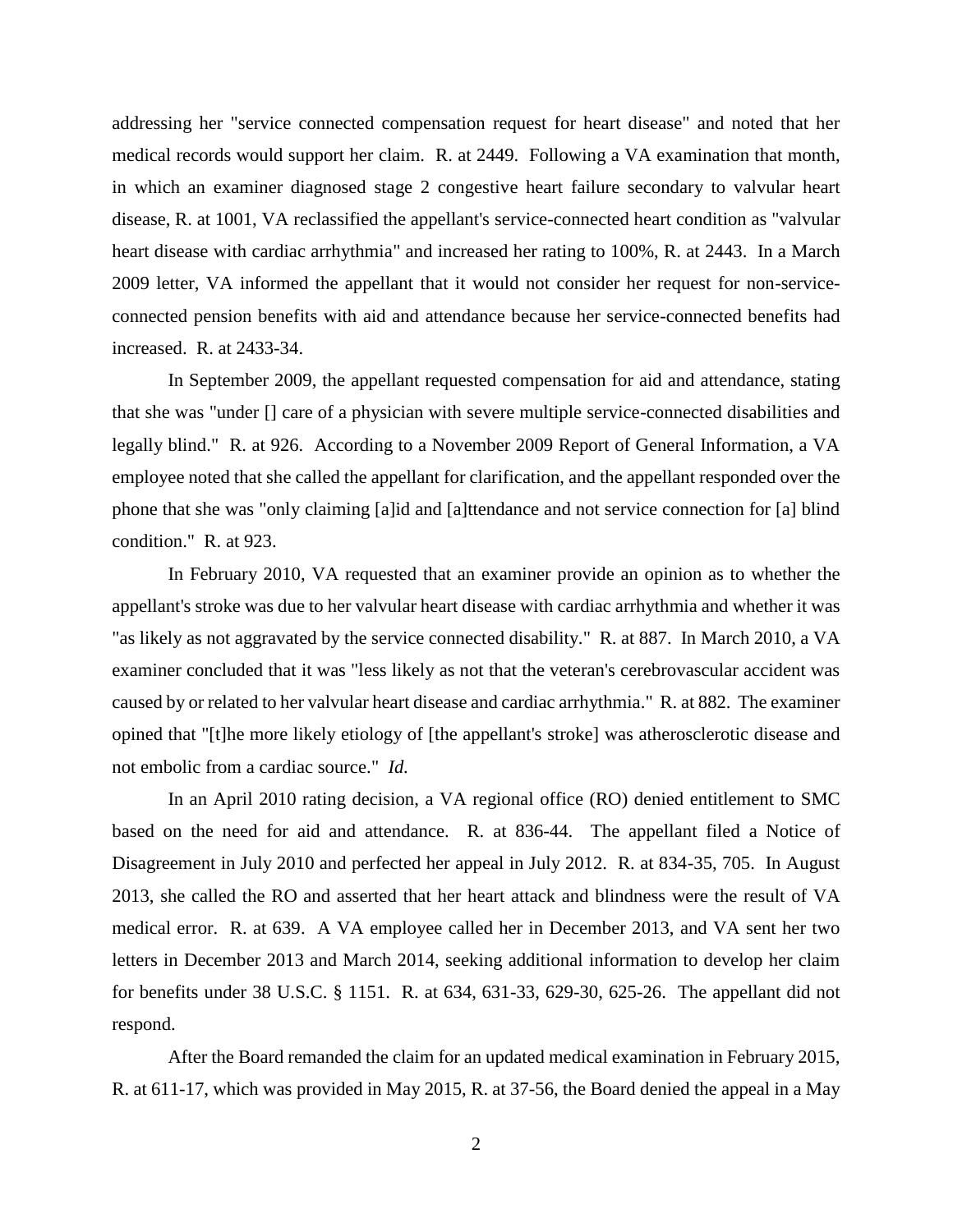2017 decision, R. at 1-13. The Board found that, although the appellant was legally blind for SMC purposes, her blindness was due to a non-service-connected stroke. R. at 9. The Board relied on the March 2010 VA examination report to conclude that there was no relationship between the appellant's service-connected valvular heart disability and her stroke. *Id.* The Board also found that her valvular heart disability alone did not result in the need for regular aid and attendance. R. at 9-10. The final paragraph of the Board's decision states:

While the evidence of record indicates that the [appellant's] blindness/[stroke] is not related to her service-connected disability, the Board notes that no claim has been filed for those disabilities at this time, aside from the claim regarding medical error. If, for example, the [appellant] believes that her [stroke] or blindness may be related to her service-connected disability, she may submit a claim for entitlement to those benefits.

R. at 11. This appeal ensued.

### **II. ANALYSIS**

The appellant argues that the Board erred when it relied on a 2010 VA medical opinion to deny the claim, as the opinion did not address whether her service-connected heart disability caused or aggravated the condition that resulted in her stroke (and blindness) or otherwise made the stroke worse. Appellant's Brief (Br.) at 5-9.

The Secretary responds that a VA medical opinion addressing aggravation was unnecessary where the appellant never sought benefits for blindness or stroke and, in fact, expressly denied that she was seeking service connection for blindness. Secretary's Br. at 5-10. In the alternative, he argues that the March 2010 VA medical opinion was adequate to adjudicate the claim because it adequately addressed the question of aggravation. *Id.* at 11-12.

In reply, the appellant argues that her claim for SMC based on blindness and stroke residuals necessarily encompassed claims for service connection for those disabilities, and that her statement over the phone was not a withdrawal of those claims. Reply Br. at 1-8.

SMC is a benefit paid in addition to basic rates of disability compensation and is available to veterans whose service-connected disability results in "additional hardships above and beyond those contemplated by VA's schedule for rating disabilities." *Breniser v. Shinseki*, 25 Vet.App. 64, 68 (2011); *see* VA Gen. Coun. Prec. 5-89 (Mar. 23, 1989) (explaining that SMC is a supplementary statutory benefit based on noneconomic factors such as personal inconvenience, social inadaptability, or the profound nature of a disability). The rate of SMC is set forth in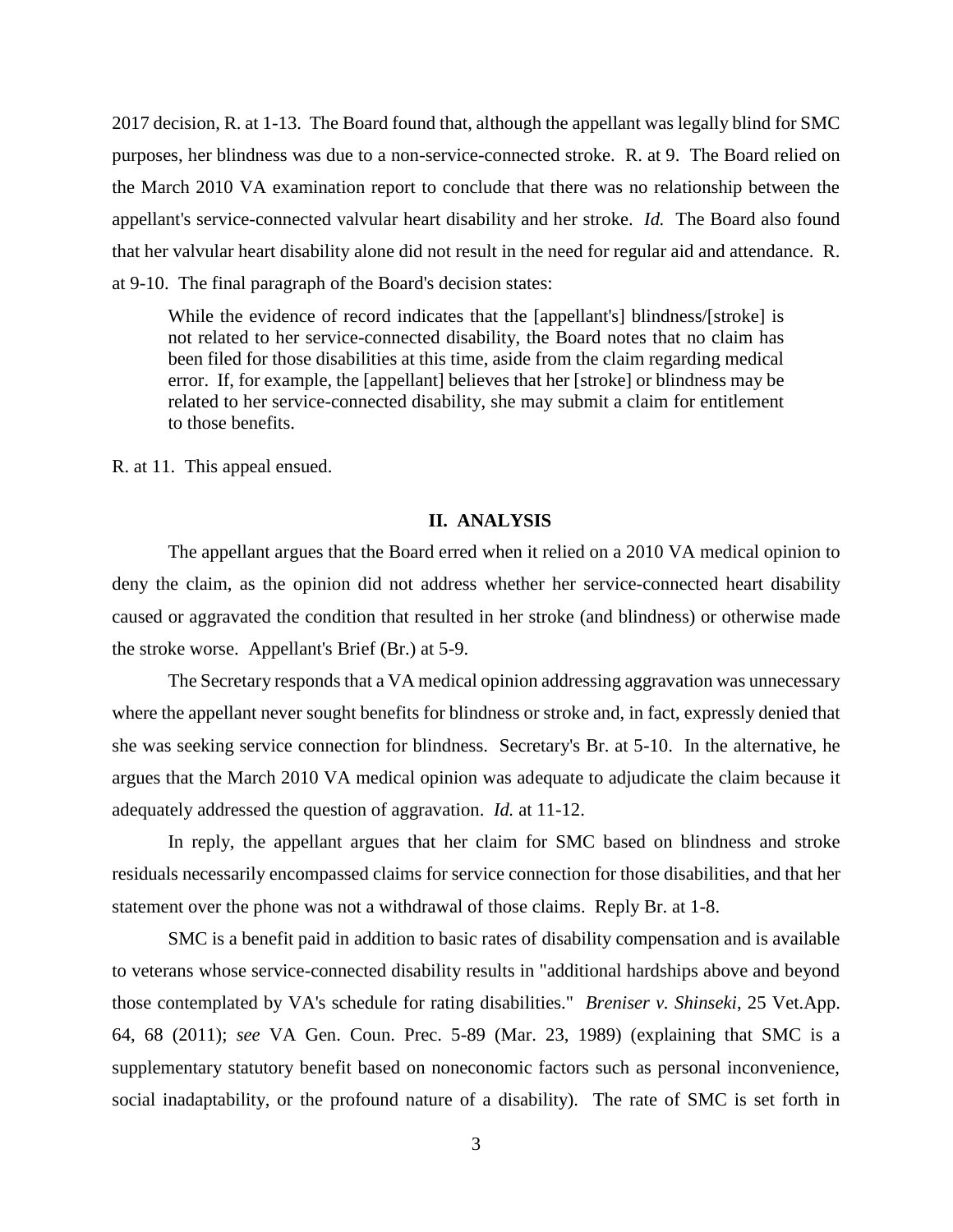38 U.S.C. § 1114 and "varies according to the nature of the veteran's service-connected disabilities." *Moreira v. Principi*, 3 Vet.App. 522, 524 (1992).

The Board's determination regarding entitlement to SMC is a finding of fact that the Court reviews for clear error. *Breniser*, 25 Vet.App. at 68. "A factual finding 'is "clearly erroneous" when although there is evidence to support it, the reviewing court on the entire evidence is left with the definite and firm conviction that a mistake has been committed.'" *Hersey v. Derwinski*, 2 Vet.App. 91, 94 (1992) (quoting *United States v. U.S. Gypsum Co.*, 333 U.S. 364, 395 (1948)).

As with any finding on a material issue of fact and law presented on the record, the Board must support its SMC determination with an adequate statement of reasons or bases that enables the claimant to understand the precise basis for that determination and facilitates review in this Court. 38 U.S.C. § 7104(d)(1); *Gilbert v. Derwinski*, 1 Vet.App. 49, 52 (1990). To comply with this requirement, the Board must analyze the credibility and probative value of evidence, account for evidence that it finds persuasive or unpersuasive, and provide reasons for its rejection of material evidence favorable to the claimant. *Caluza v. Brown*, 7 Vet.App. 498, 506 (1995), *aff'd per curiam*, 78 F.3d 604 (Fed. Cir. 1996) (table).

In this case, the record reflects that VA has taken two conflicting positions throughout the development of the appellant's aid and attendance claim. When VA requested a medical opinion in February 2010 to address this claim, it identified the issue of "Cerebrovascular Accident secondary to Valvular Heart Disease" and asked the examiner to specifically comment on whether the appellant's stroke was caused by or aggravated by her service-connected valvular heart disease with cardiac arrhythmia. R. at 887. In other words, VA operated as though a secondary serviceconnection claim for stroke was part of the appellant's aid and attendance claim.

An April 2010 rating decision relied on the March 2010 VA medical examiner's conclusion that the appellant's stroke was not caused by her service-connected heart disability as part of its basis for denying entitlement to SMC for aid and attendance. R. at 839-40. A May 2012 Statement of the Case (SOC) likewise repeated the examiner's findings when it continued the denial of entitlement to aid and attendance. R. at 732-33. The Board, in turn, relied on the March 2010 VA medical opinion to find that "[t]here is no medical evidence of record that indicates that there is a relationship between the valvular condition and the stroke" and "the preponderance of the evidence indicates that the [appellant's] blindness is not due to her service-connected disability." R. at 9. In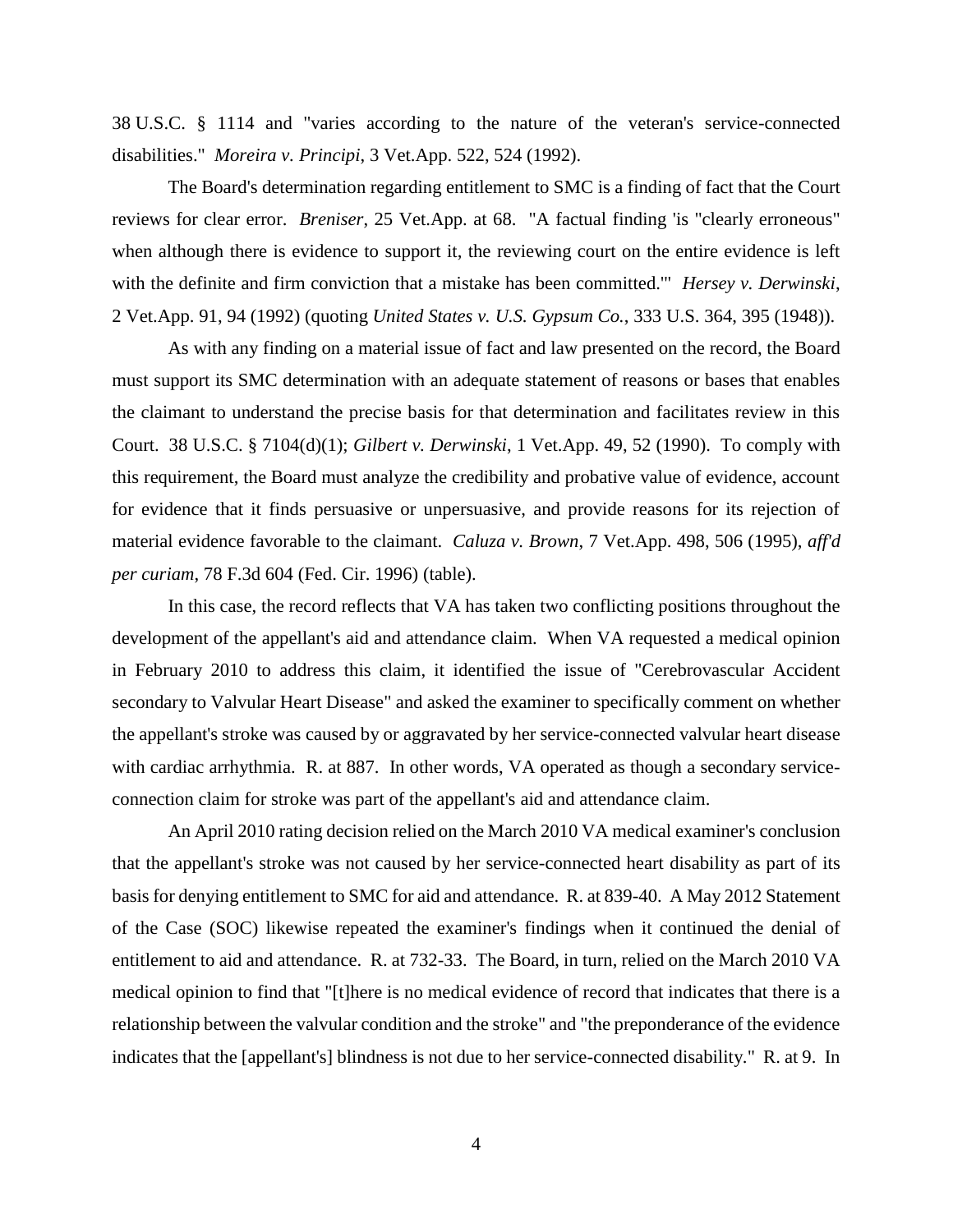reaching those conclusions, the Board seemed to implicitly adjudicate a claim for service connection for stroke secondary to the appellant's service-connected heart disability.

However, at other times during the pendency of this case, VA operated as though the appellant's September 2009 filing did not include a claim for secondary service connection for blindness. According to a November 2009 report of contact, a VA employee called the appellant to clarify the claim submitted and the appellant responded over the phone that she was "only claiming [a]id and [a]ttendance and not service connection for [a] blind condition." R. at 923. Neither the April 2010 rating decision nor the May 2012 SOC explicitly listed the issue of secondary service connection for stroke as a separate claim being adjudicated, despite relying on the examiner's findings regarding secondary service connection. R. at 711, 732-33, 838-40. And, despite the Board's finding that "[t]here is no medical evidence of record that indicates that there is a relationship between the valvular condition and the stroke," R. at 9, it also concluded that "[w]hile the evidence of record indicates that the [appellant's] blindness/[stroke] is not related to her service-connected disability, the Board notes that no claim has been filed for those disabilities at this time, aside from the claim regarding medical error," R. at 11.

The Secretary now insists that a secondary service-connection claim for stroke (and resulting blindness) was never raised by the record. Secretary's Br. at 7. In making this assertion, he skips over the appellant's September 2009 claim for SMC for aid and attendance based, in part, on blindness and instead jumps to the report of telephone contact where she "affirmatively and unequivocally stated that she was not seeking service connection for blindness." *Id.* at 9 (referencing R. at 923). However, as the appellant points out in reply, if her claim for SMC for aid and attendance encompassed a secondary service-connection claim for blindness, the November 2009 report of contact could not have constituted an effective withdrawal because she did not make the withdrawal in writing, much less in a manner that was explicit, unambiguous, and reflecting a "full understanding of the consequences." Reply Br. at 4 (citing 38 C.F.R. § 20.1304(b)(1) and *DeLisio v. Shinseki*, 25 Vet.App. 45, 57 (2011)).

The Secretary also argues that *Breniser* should control the outcome here, as that case involved an SMC claim where the veteran argued that the Board should have determined whether a non-service-connected stroke affecting his need for aid and attendance was aggravated by a service-connected cold injury, and the Court held that the record did not reflect an intent to apply for VA benefits for the stroke or attribute the stroke to the service-connected cold injury.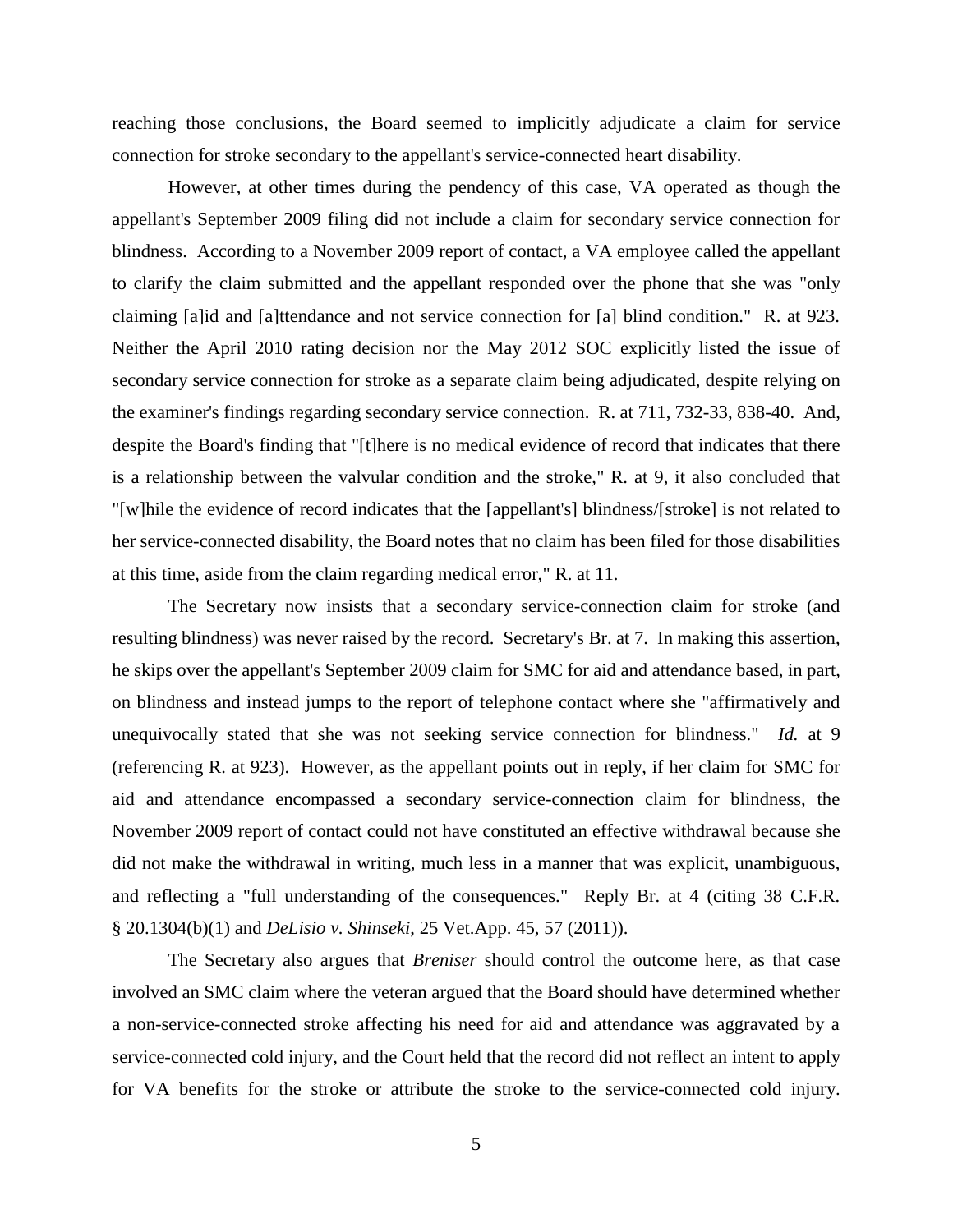Secretary's Br. at 9-10 (citing 25 Vet.App. 64). However, the appellant responds that *Breniser* is readily distinguishable, as the veteran there argued that a claim for SMC encompassed a claim for service connection for *all* conditions that contributed to the need for aid and attendance. Reply Br. at 2-3. She contends that her situation is more straightforward, as she did not argue that *any* non-service-connected disability that might be in her medical records formed the basis of her SMC claim, but rather she explicitly based her SMC request on her blindness. *Id.* at 3 (citing R. at 926).

The Secretary's arguments fail to convincingly address the appellant's September 2009 SMC claim explicitly noting her blindness, as well as the fact that VA proceeded to obtain a medical opinion addressing secondary service connection and then used the opinion to deny the SMC claim in the rating decision, SOC, and Board decision. The Court cannot adjudicate this appeal until the Board provides a statement of reasons or bases that explains (1) whether the September 2009 SMC claim encompassed a secondary service connection claim for stroke/blindness; (2) whether the March 2010 VA medical opinion addressing secondary service connection for stroke was obtained in error; (3) whether the April 2010 rating decision and May 2012 SOC contained implicit denials of secondary service connection for stroke that would have a preclusive effect on any future claims for this condition; and (4) whether—given the case's procedural history—the Board has jurisdiction over the issue of entitlement to secondary service connection for stroke/blindness.

Although the Court has determined that a remand for adequate reasons or bases addressing the above issues is necessary, it notes the appellant's remaining argument that the Board failed to adjudicate all reasonably raised theories of entitlement to SMC when it did not consider whether her stroke and blindness were caused by negligent VA care. Appellant's Br. at 9-12. In its decision, the Board twice noted that the appellant filed a claim for benefits based on medical error, but spoke no further on the issue. R. at 6, 11. In his brief, the Secretary argues that the appellant's claim for benefits under 38 U.S.C. § 1151 was separate from her claim for SMC based on the need for aid and attendance and that, in any case, her section 1151 claim should be considered abandoned under 38 C.F.R. § 3.158. Secretary's Br. at 13-14. However, as the Court is remanding this case for the reasons discussed above, and as the appellant has now explicitly raised this additional argument, the Board should address it in the first instance below.

On remand, the appellant is free to submit additional evidence and argument, including the specific arguments raised here on appeal, and the Board is required to consider any such relevant